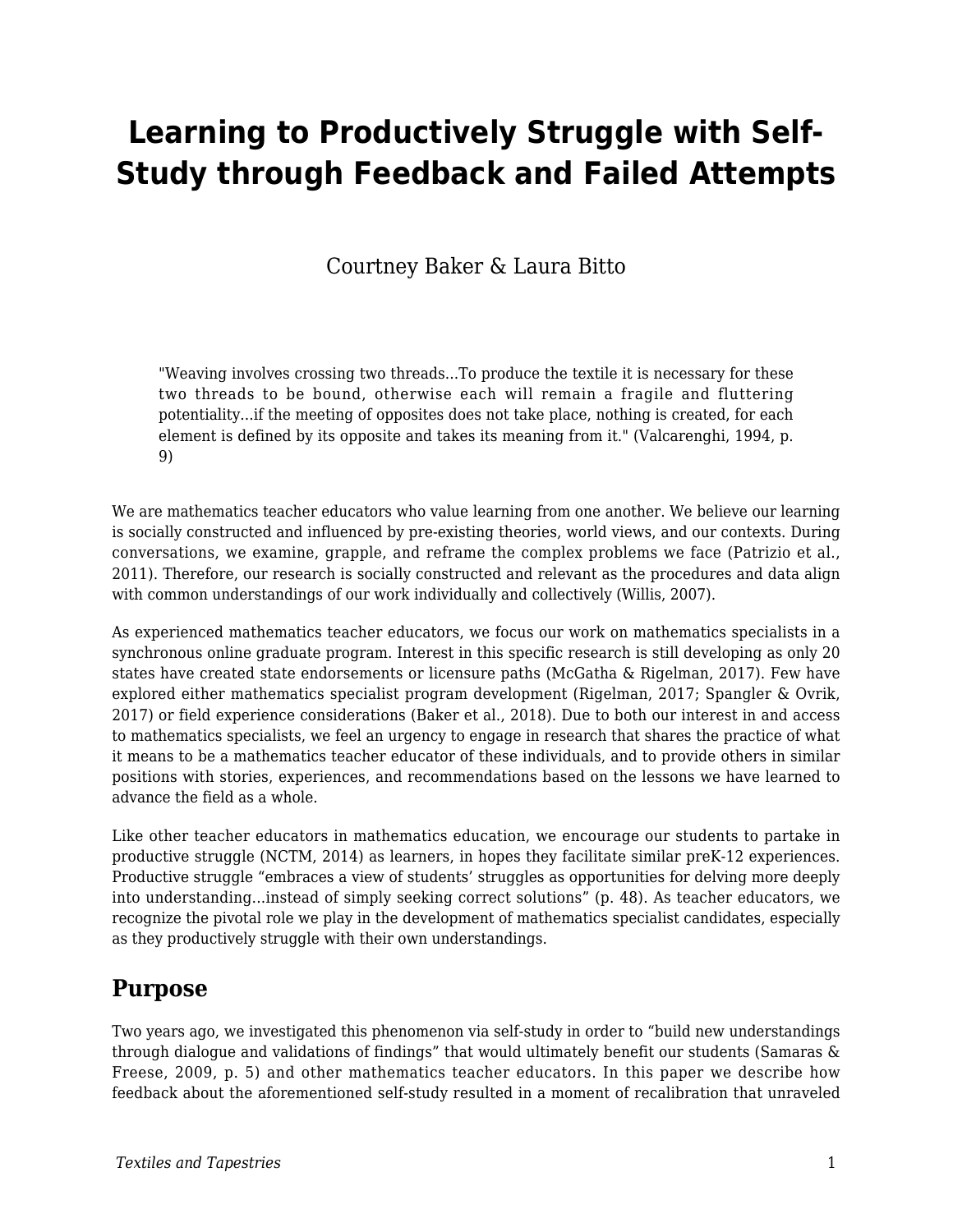what we thought to be true (East et al., 2009). It is our hope that we bring to the surface the messiness (Berry & Crowe, 2009) of our own productive struggle and share with the self-study community how we took one unsettling experience that filled us with doubt and transformed it into a key moment in our continued and collective learning.

## **Our Critical Friendship**

The critical friendship between Courtney and Laura was built on the commonalities each experienced in their journey to academia. Both served as preK-12 teachers and mathematics specialists who constantly sought feedback to grow and refine their practice. Courtney's foray into self-study aligned with her induction as a mathematics teacher educator. During her first semester, she taught a master's-level capstone course that engaged mathematics specialist candidates in self-study. Additionally, a colleague invited her to serve as a critical friend in a self-study of their practice as novice navigators of synchronous online teaching. Each semester after, Courtney dug deeper into her teaching of self-study with her mathematics specialist candidates.

Upon her own entry into academia, Laura learned about self-study as she, Courtney, and others researched the impact of the self-study mathematics specialist capstone course on the candidates (Baker et al., 2018). Additionally, Laura joined an adjunct self-study group organized and facilitated by a scholar in their university who was a prominent self-study researcher. Excited to advance her understanding of and practice with self-study, Laura became frustrated when her assigned critical friends did not challenge her practice as anticipated. Laura desired to learn more from her mathematics education peers who pushed her practice in relevant ways while encouraging her to think critically.

Recognizing this, Courtney asked Laura to serve as a critical friend in a self-study centered on the mathematics specialist capstone course. Collaboratively we possessed new knowledge from their previous examination of the capstone course which Courtney wanted to implement into the upcoming course iteration. Over a period of four months, we found that regular discourse furthered our practice and met our individual needs.

### **Sharing Our Research**

As novice self-study scholars, we first shared the results of our self-study on the capstone course at mathematics teacher education conferences. In these situations, we felt comfortable in describing self-study to our peers where our work was met with approval. We then shared our results with selfstudy scholars via *Studying Teacher Education* (STE) and the American Educational Research Association (AERA) Self-Study of Teacher Education Practices Special Interest Group (Baker & Bitto, 2019). We recognized that by making our thinking more public to the community of self-study scholars, we would gain "further insights and [refine]" (Berry & Crowe, 2009, p. 91) our understanding of self-study methodology. However, while our presentations within the mathematics education community had been well-received, the self- study community's feedback highlighted the fragility of our methodological understanding. Although the collective feedback was woven of a similar fabric, we failed to identify the common thread. Our confidence decreased and the strands of our understanding unraveled.

We felt insecure, embarrassed, and uncertain. The STE and AERA feedback highlighted the fact that we were not as far along in our self-study practice as expected. Although the collective feedback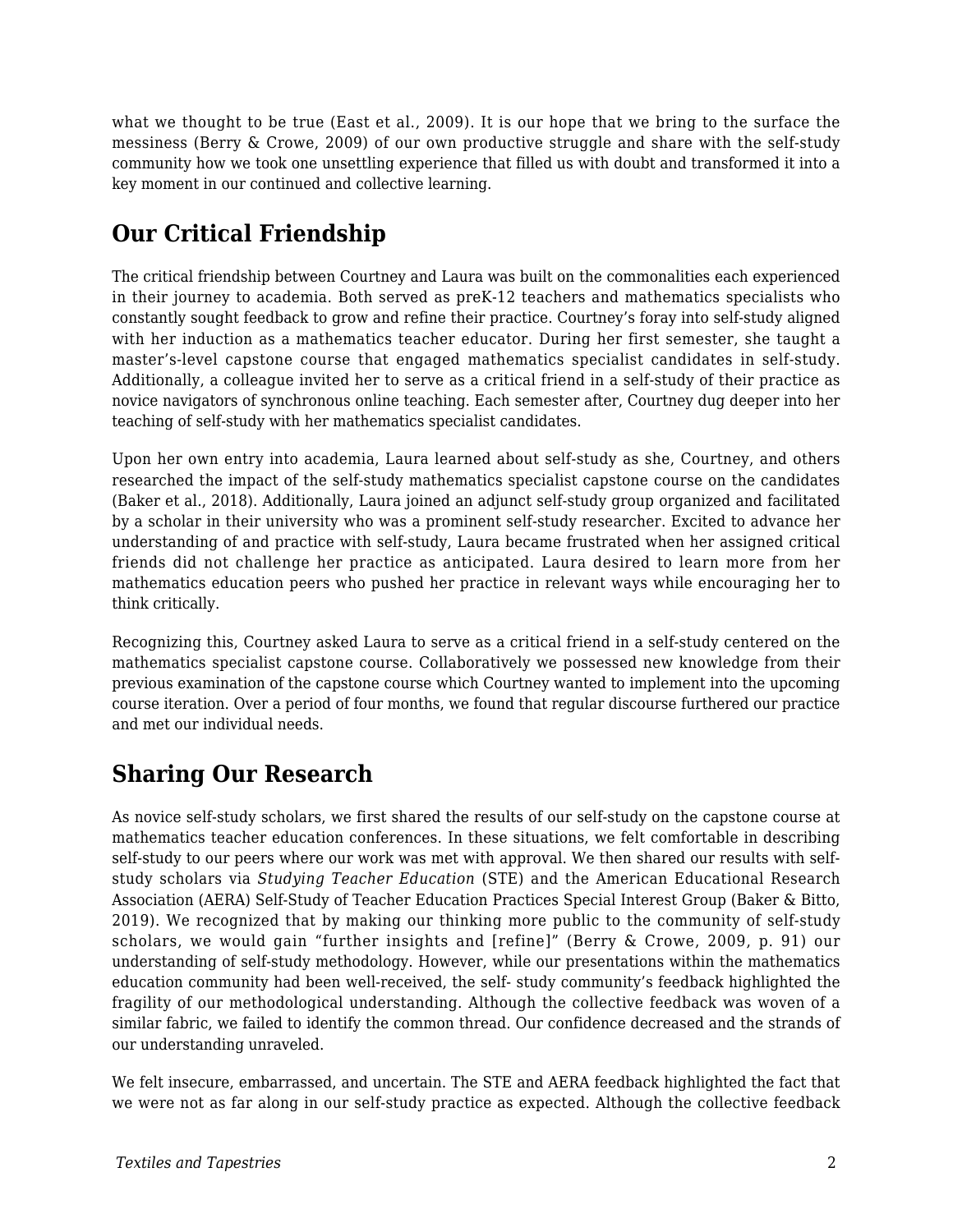shared many commonalities, we were unable to identify these missing pieces through our disappointment and frustration. We could not fathom why our work was rejected, even though the feedback echoed similar queries: *Where is the self-study in what you are sharing? What difference did this make? How did you change?* In our minds, we *knew* what self- study was. We taught graduate courses, experienced self-study collaborations, and applied the methodology to our practice regularly. What was different about these outlets?

In avoidance, we delayed the revision of our paper and placed our critical friendship to the side, unaware of each other's internal struggle. Our identities were shaken as we were left wondering what was missing in our interpretations of self-study methodology. How could we fill in the gaps of our understanding? What we did not realize, at that time, was that we needed to rebuild and reweave the strands that had come loose for the purpose of building credibility and shared understanding. Although the detailed reviewers' feedback provided extreme guidance, neither piece alone was enough to push us forward in our thinking at that time. We were not ready to hear that the foundations we built our understandings on were wrong. Overwhelmed by the required growth, we continued in conversations about our other independent projects and pushed the self-study pieces to the side. In our silence, the unintended ripple in the fabric of our journey sat in the background waiting to emerge.

## **Initiating Our Journey**

Several weeks later, Laura attended Courtney's last class for the online capstone course to watch the students present their own self-studies. It was then that the strands of feedback wove together and illuminated the reviewers' feedback in practice. During the presentations, Courtney became frustrated. Her students were not highlighting their own growth. They spoke of standardized test scores and student surveys. They shared insights into student understanding and missed opportunities to share of their own personal struggles and accomplishments within their practice. Immediately after class, Courtney phoned Laura for feedback knowing something was missing but uncertain as to what.

Courtney: What did you think about the presentations? Laura: They were good…

Courtney: Were they though? I'm not so sure.

Laura: Thank goodness you noticed! I didn't know what to say. No, something was missing. They didn't capture the essence of self-study.

Courtney: I know! The results emphasized their students and it felt more like an action research presentation rather than their own personal journeys.

Laura: Yes! There was no self.

Courtney: I've always walked away from the last class feeling satisfied. But I'm not. What did we miss?

Emphasizing summative data over personal struggles and growth, student presentations mirrored the holes in our own understandings. That moment served as a recalibration point (East et al., 2009) in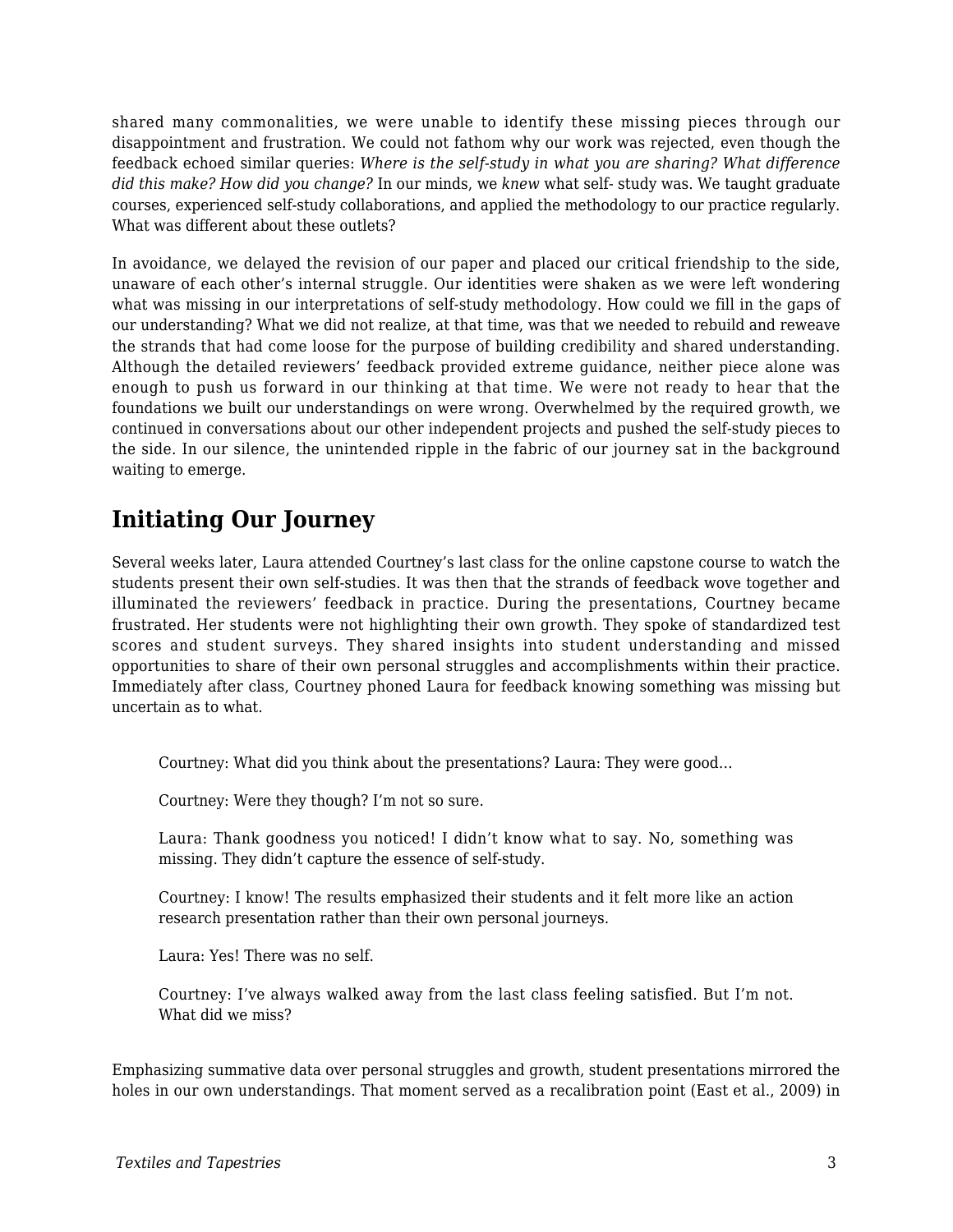our journey to become self-study scholars. It was easier to see what was missing from our students' work than scrutinize our own. However, once we observed the reviewer feedback in action, our necessary journey became apparent. We were not failures in self-study, we simply had more to learn.

Our presentations and papers had never before been presented to the self-study community. Submitting our work to STE and AERA not only pushed our boundaries of comfort and experience it also served us with the realization that we had not yet learned how to successfully communicate our work with methodological rigor. Because it was incomplete, our fragile understanding crumbled when presented within the self-study community. If we were to engage in meaningful self-study, we needed to embark on a collaborative journey to advance our own understanding of how to share the knowledge gained from our critical friendship. We needed to identify the point in which our understandings began to unravel and reweave the strands. But where did we start?

This paper captures the dynamic inspirations and stalled motivations of our productive struggle as we explored the following questions: *What essential understandings are missing in our interpretation of self-study methodology? How might we better communicate our learning to self-study scholars?* Similar to the process of weaving, our journey in understanding self-study as a methodology has been incredibly intricate, painstaking, and labor-intensive. To look upon the finished product one might fail to appreciate the hidden intricacies, or productive struggle, that emerged as a result of our inquiry.

## **Methodology**

We engaged in self-study to collectively examine and improve our knowledge and practice (LaBoskey, 2004) of self-study methodology. Over four months we interacted via weekly conversations, daily emails, and texts. We turned to self-study literature and started with *Self-Study Research Methodologies for Teacher Educators* (Lassonde et al., 2009). We analyzed the table of contents and collaboratively determined to initiate our study with the introduction. After completing our first 'assigned' reading we found that the following quote resonated greatly with each of us and caused cognitive dissonance: "We are concerned that the term self-study research is being applied to a variety of practices, some of which bear little resemblance to the quality and systematic methodology our S-STEP community values" (Lassonde et al., 2009, p. xii).

Laura: This reminded me of us and our practice. I feel as if we have so much to learn. I feel like a fraud or that we somehow hurt the methodology.

Courtney: I know. I highlighted that quote too, but we weren't intentionally trying to mislead anyone. And I do think what we are doing is self-study. We used the self-study literature to guide our work and we think about our practice in a systematic way. We don't just interview each other at the end of a project. We started with our wonderings, developed a plan, set a schedule for our conversations…

Laura: Maybe. I mean I agree with you that we were systematic in the design. Or as much as we could be with still allowing our learning to take us in new directions. But what is our methodology?

Concerned about our own methodology we brainstormed wonderings that would not only enhance our understanding of self-study methodology, but that would also increase our rigor and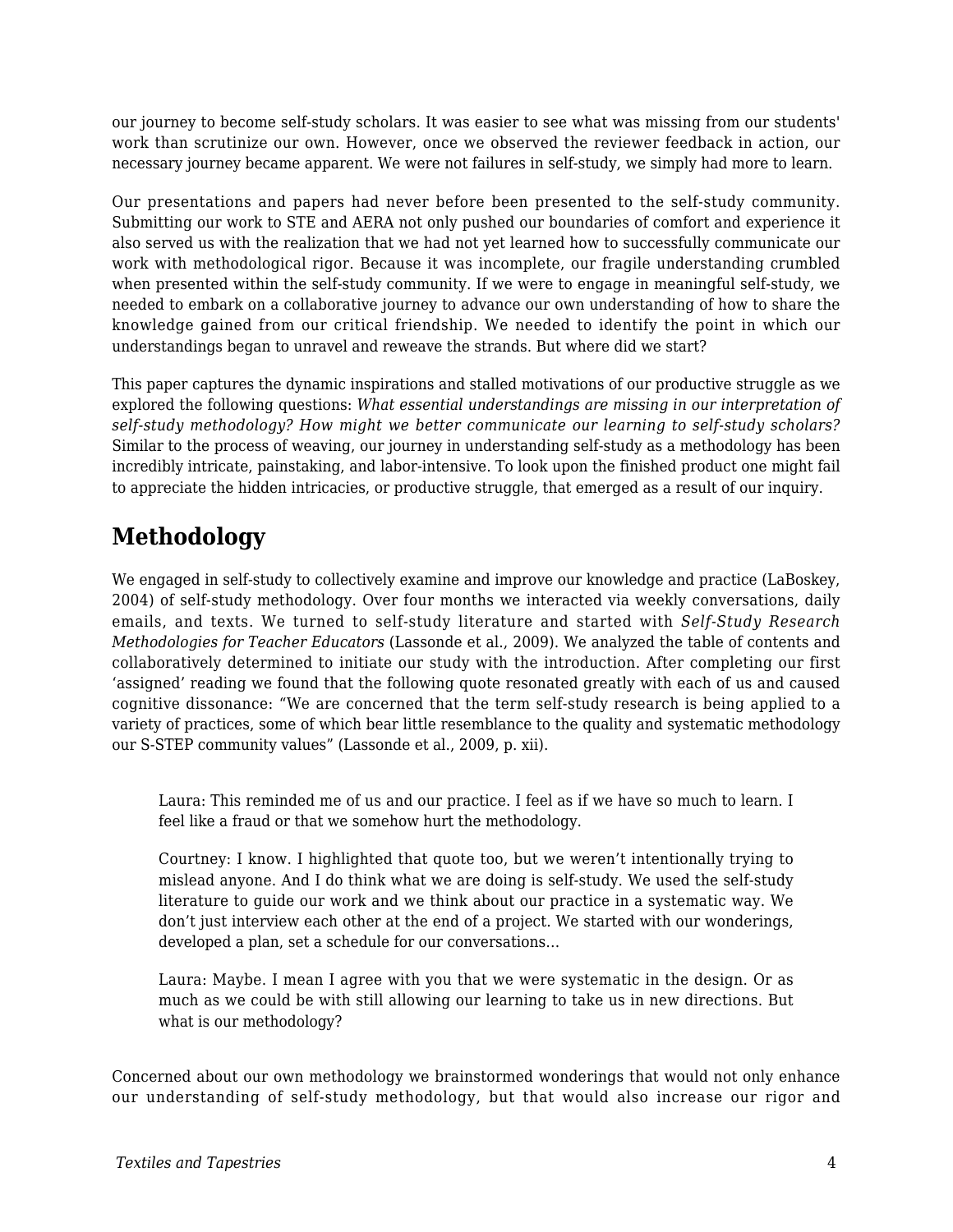trustworthiness. Laura's wonderings centered on the student presentations and how self-study was different from action research. It was apparent that for our students, particular components of these methodologies blurred together. We reflected on our own actions. If our students were unable to articulate the differences between these methodologies, we needed to better support them by firming up our own understandings.

Courtney's wondering centered on Laura's question: What *was* their methodology? Thinking about the scholarly feedback and peer conversations, Courtney recognized the need to increase their methodological rigor. To do that, we needed to be explicit in our decision-making. We also recognized that conversations were our richest data sources. We realized this early on in our critical friendship and identified a way to capture thoughts in-the-moment they occurred so as not to miss something as we waited for our audio recordings to be transcribed.

Recognizing a need to identify where our understandings unraveled, we turned to the self-study literature to ground our conversations and guide our learning. We assigned specific readings as homework between conversations. We used Google Docs to create agendas and

capture our thoughts as they emerged during our individual reading and reflection. We developed the norm of typing each other's verbal reflections to capture ideas while the other focused on articulating their thinking. We examined artifacts beyond the AERA and STE feedback such as: self-study articles and books, course materials, and our past papers and presentations. It was in this manner that we explored the essential understandings missing from our interpretation of self- study methodology.

Although we were unable to name it at the time, our self-study methodology was dialogue (East et al., 2009). Data was qualitatively analyzed using both InVivo coding to prioritize and honor our voices and process coding to capture our emerging actions over time (Saldaña, 2016). Codes were thematically grouped and aligned with our wonderings to increase relevance (Stake, 1995).

### **Outcomes**

Using self-study literature helped us to initiate our journey in understanding and allowed the following two findings to emerge: 1) Embracing our productive struggle; and 2) Uncovering dialogue as our methodology.

#### *Embracing Our Productive Struggle*

We continued our exploration by reading Samaras and Freese's broad perspective and historical overview of self-study (2009). Immediately, we each connected with the "openness and vulnerability" described (p. 5). After electronically sharing images of quotes we connected with, there was one quote that monopolized our conversation.

When we engaged in action research, the focus was on our students and what they learned. However, through our dialoguing we realized that by focusing on the students we research we left out a very important aspect of the study - the self, the role we played in the research, and what we learned and how we subsequently changed. (Samaras & Freese, 2009, p.12)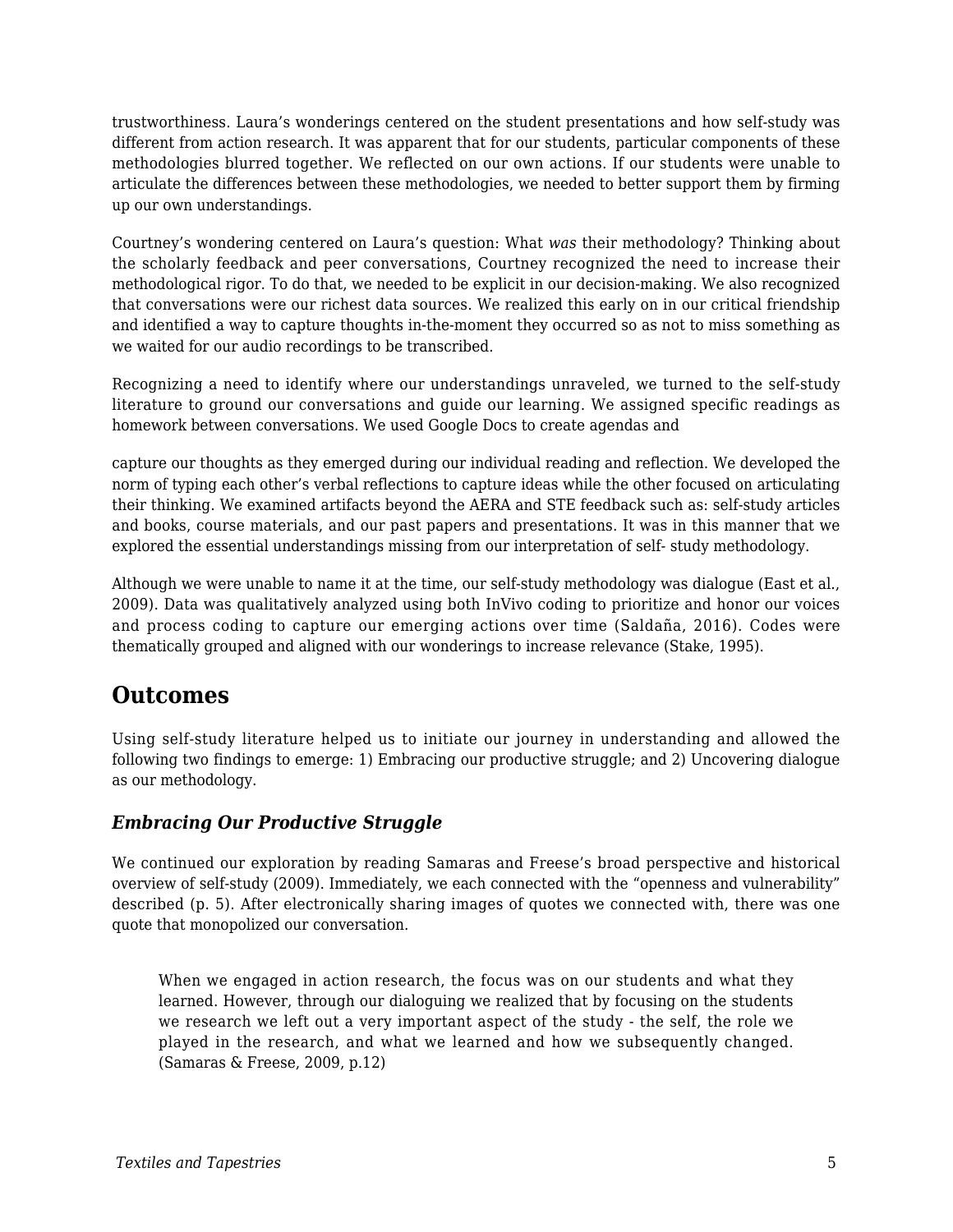In this quote we saw how we had not yet embraced our own productive struggle. We needed to better communicate to our audience, but first to ourselves, the examination of *our* practice for the purpose of improving our teaching.

Courtney: This is us! Do you see it?

Laura: I know! This helped me to clarify the differences between action research and self-study. I mean it makes sense. In action research the emphasis is on the action and the results of that action. Whereas with self-study the researcher is thinking about their influence or impact. In self-study we are examining *our* practice for the purpose of improving *our* teaching. I think we missed that in communicating our past work.

In our practice as mathematics teacher educators, we constantly celebrated the productive struggles our students experienced. Yet, we had not embraced our own productive struggle as it appeared in our self-study journey. The connection to productive struggle served as a cementing point.

We deconstructed self-study exemplars and analyzed them against our past efforts. Laura's wonderings on methodological differences unfolded. The exemplars' use of "I" and "we" in addition the description of developments and uncertainties was a stark contrast to our use of third person. This exploration also helped us to answer Laura's wonderings on the differences in self-study and action research methodologies. It opened our eyes to the honesty in the reviewer's feedback. "Findings focused on defining and use of the conceptual framework with students... it isn't clear how Courtney's instruction is increased or influenced in significant ways" (Reviewer 2, STE).

When we aligned the feedback with our paper our awareness of and receptiveness to the honest critique of our work heightened.

Courtney: Have you re-read our paper? It reads like a fifth-grade science project. We focus on the variables and what happened to our students. Nowhere in our paper did we talk about our growth or journey. We never shared our productive struggle.

Laura: Courtney, look at the headings of our findings. *Improving instructional practices and increasing student knowledge. Clarifying instruction with explicit expectations.*

These center on the students.

Courtney: We intended them to be about our own growth and how our actions improved our own practice….

Laura: But ended up writing about what happened with our students.

Courtney: We may have conducted a self-study, but we definitely did not write about our research like a self-study. And the reviewers were trying to tell us that. Listen to this feedback from Reviewer 1, 'Although this is definitely a study of teacher education practice by those engaged in the practice, it is not so clearly a study of self.'

As we continued to align reviewer feedback with our paper, we found multiple examples, of our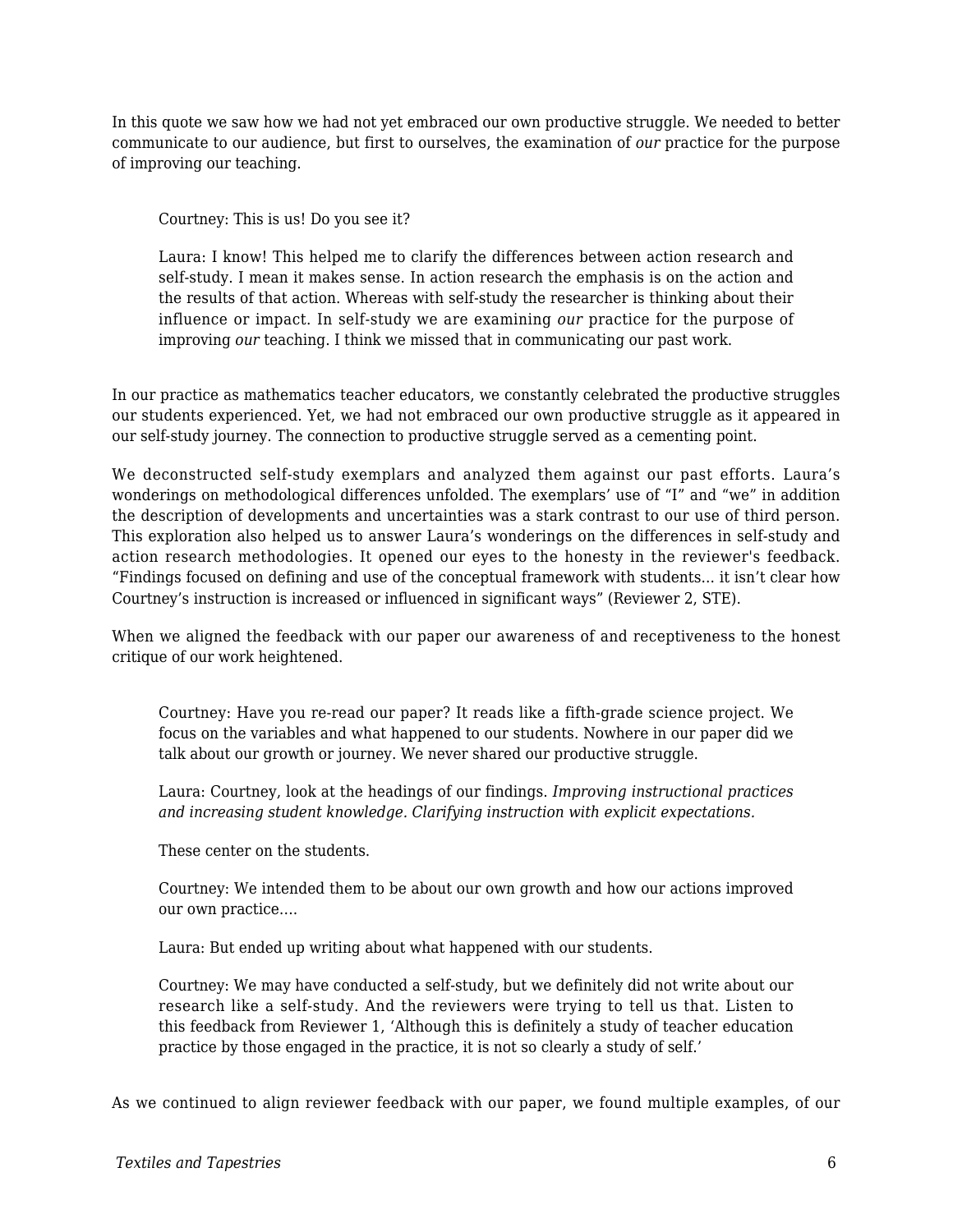emphasis on the impact of our actions on our students. We had positioned ourselves as mediators of those experiences, and failed to share the intimate details of our struggles and interactions; something highlighted across our reviews.

#### *Uncovering Dialogue As Our Methodology*

With every reading and through our dialogue, more questions and wonderings emerged. The work of Feldman (2009) also assisted us in our exploration of the role of self, validity and "how LaBoskey uses the characteristics of self-study scholarship to identify ways to reduce the inherent bias that arises from being both researcher and researched" (p. 45). The exemplary study presented by Kitchen and Parker (2009) provided a window into how others applied methodologies centered on conversation and readings.

Throughout each conversation, we continually captured our joint-construction of new knowledge. Individually, our understandings were single threads, isolated with tremendous potential. Yet, together, our understandings merged into dynamic, rich, and complex weavings.

As we wove new strands of knowledge into our pre-existing tapestry our path became clear and we began to see how both our teacher education practice and ourselves were drawn into our self-study methodology. Reading East and colleagues (2009) confirmed that dialogue was the catalyst that served as "our primary data generation, and analysis tool" (p. 56).

Courtney: Our methodology is dialogue. Think about it. How do we communicate our ideas, our struggles, the things that excite us? How often do we ask each other to capture what we are about to say by memoing as we share our thoughts verbally?

Laura: Yes, I think our past roles as mathematics coaches plays into this too. I often find myself asking clarifying questions and pushing you to articulate your thinking when I need more clarity. You do the same.

Courtney: We need to dig into this more. What do we read next?

Additionally, we saw how the student presentations served as our own recalibration point, which helped us to grow as scholars and teacher educators. We connected to the enthusiasm of LaBoskey, as we were also "energized for change" by our self-initiated need to improve (2009, p. 80). Our readings connected our desire to ask "hard questions" not just our students, but ourselves, and provided "exemplars of practice" we wanted to engage in (p. 74-75) as we thought about integrating equity to better prepare advocates of mathematics education.

However, it was ultimately learning about whanderfahring (Miller et al., 2002) and seeing how the methodology Berry and Crowe (2009) employed played a part in our quest that resonated with us most. Like Berry and Crowe, we recognized that "the process of working together to better understand practice is a messy one - and one that does not become any less messy over time" (p. 84). Dialoguing with each other allowed us to examine and transform our practice. We could explore the changes that emerged and intentionally reflect on how others might use the processes we employed to refine their own practice. In previous attempts, we kept our journey private and failed to communicate our gained insights to the self-study community. We needed to make our decisionmaking explicit so others could retrace our steps and determine our validity (Laboskey, 2009),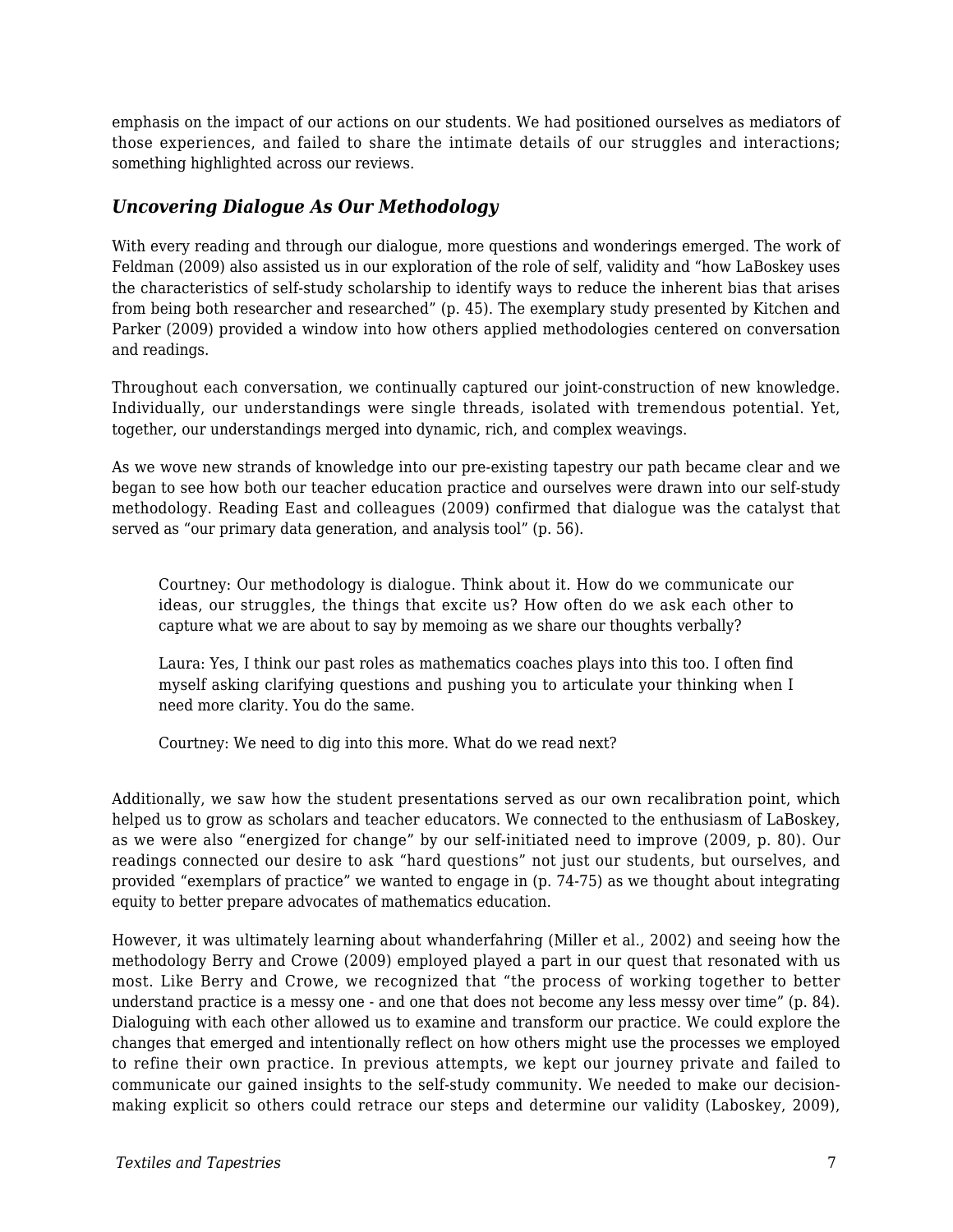ultimately contributing to the self-study community as a whole.

Laura: We have to go back to our agendas to figure out exactly what we did. Everything we said is captured within that document.

Courtney: The reader has to know about all of it. From the dissatisfaction I felt after that first night of class when I asked you to come on this journey with me to the unproductive attempts of integrating your framework.

Laura: This is definitely not how I have written before. It feels so open and vulnerable. Courtney: But it's how the articles we have been reading are written. Look at their use of 'I' and 'we.'

Laura: I know, everything is so personal. It's just different. We are ready for this. We just have to reframe our thinking and apply these new understandings.

We began to re-envision our rewrite with the strands of new knowledge. We needed to tell *our* story and describe our authentic exploration: how each of us pushed the other in a way that neither could have accomplished alone. In sharing the moments our dialogue stalled, gained momentum or allowed us to become vulnerable we would be sharing the aspects of our practice that inspired us to reflect and change. We viewed the open journey ahead of us as a productive struggle in which we needed to make our decision-making explicit so that others could retrace our steps. We needed to provide "sufficient information for [others] to determine [our] trustworthiness and thus, in part, [our] validity" (Laboskey, 2009, p.76).

### **Final Thoughts**

Our collaborative projects of the past were neatly packaged in concise bundles, and student-centered. In this self-study it was our bravery and vulnerability to share the rawness of first-draft thinking with one-another that was essential for growing the self. By examining reviewers' critical feedback and digging into self-study literature to re-explore our understandings, we uncovered dialogue as our selfstudy methodology and redesigned the way we communicate our self-discoveries. This positively influenced the un-weaving of the already fragile understandings and guided the re-weaving and reformation of our current understandings. Similar to a tapestry in construction, the journey of selfstudy may be uneven and contain knots or blemishes. However, during the restructuring of the cut and frayed ends, there is a transformation into something worthwhile and meaningful as a final product emerges that may not have been apparent at the start. In weaving together our individual understandings we transformed them into collective knowledge and realized the importance of feedback in forming our self-study scholar identities. Ultimately, this has moved our teacher education practices forward, and influenced our understanding of what it means to be a self-study scholar via critical collaborative inquiry (Samaras, 2011).

The contribution of this paper lies in the study of our productive struggle with deeply understanding self-study methodology and forming our identities. This work highlights the need for mentorship and the power of self-study exemplars. Our journey informs the field by helping novice self-study researchers feel less isolated in their inquiries. By openly modeling best practice of professional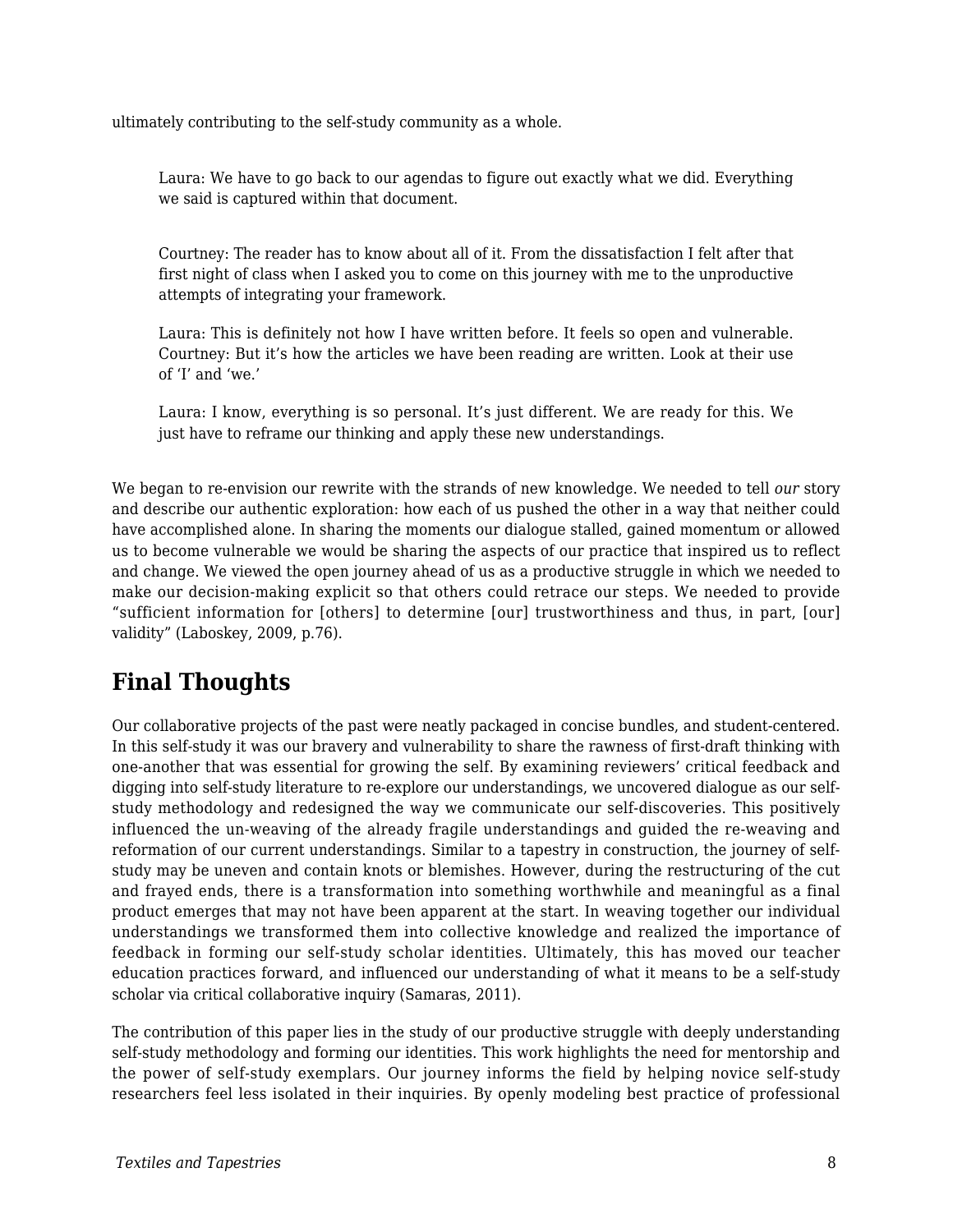learning, we bring to attention our uncertainties while providing encouragement. We provide guidance for others in reflecting on feedback to promote growth into a supportive community.

We recognize that our self-study scholar identities still are, and will continue, forming. We are grateful for the investigation we describe above that allowed us to step back from our own notions and push past the internal barriers. Although intimidating to place ourselves in a vulnerable position yet again, our growth has allowed us to think differently about our upcoming feedback. We now eagerly anticipate and welcome feedback as we continue to weave together our new knowledge with our past and look forward to the journey to come.

#### **References**

Baker, C. K. & Bitto, L. E. (2019, April). A self-study of mathematics teacher educators in a blended mathematics specialist program. Paper presented at the Annual Meeting of the American Educational Research Association, Toronto, Canada.

Baker, C. K., Bitto, L. E., Wills, T., Galanti, T. M., & Eatmon, C. (2018). Developing teacher leaders through self-study: A mathematics education field experience. In Hodges, T. E., & Baum, A. (Eds.). *Handbook of Research on Teacher Education* (pp. 635-658). IGI Global.

Berry, A. R. & Crowe, A. (2009). Many miles and many emails: Using electronic technologies in selfstudy to think about, refine and reframe practice. In D. L. Tidwell, M. L. Heston, & L. M. Fitzgerald (Eds.). *Research methods for the self-study of practice* (pp. 83- 100). Springer. https://doi.org/10.1007/978-1-4020-9514-6

East, K., Fitzgerald, L. M., & Heston, M. L. (2009). Talking teaching and learning: Using dialogue in self-study. In D. L. Tidwell, M. L. Heston, & L. M. Fitzgerald (Eds.). *Research methods for the selfstudy of practice* (pp.83-100). Springer. https://doi.org/10.1007/978-1-4020-9514-6

Feldman, A. (2009). Making the self problematic: Data analysis and interpretation in self-study. In Lassonde, C. A., Galman, S., and Kosnik, C. (Eds.). *Self-study research methodologies for teacher educators* (pp. 35-52). Sense Publishers.

Kitchen, J. & Parker, D. C. (2009). Self-study communities of practice: Developing community, critically inquiring as community. In Lassonde, C. A., Galman, S., and Kosnik, C. (Eds.). *Self-study research methodologies for teacher educators* (pp. 87-106). Sense Publishers.

Lassonde, C. A., Galman, S., & Kosnik, C. (2009). Introduction. In Lassonde, C. A., Galman, S., and Kosnik, C. (Eds.). *Self-study research methodologies for teacher educators* (pp. xi-xvi). Sense Publishers.

LaBoskey, V. K. (2004). The methodology of self-study and its theoretical underpinnings. In J. J. Loughran, M. L. Hamilton, V. K. LaBoskey, & T. Russell (Eds.), *International handbook of self-study of teaching and teacher education practices* (pp. 817–869). Kluwer.

LaBoskey, V. K. (2009). "Name it and claim it": The methodology of self-study as social justice teacher education. In D. L. Tidwell, M. L. Heston, & L. M. Fitzgerald (Eds.). *Research methods for the selfstudy of practice* (pp. 73-82). Springer. https://doi.org/10.1007/978-1-4020-9514-6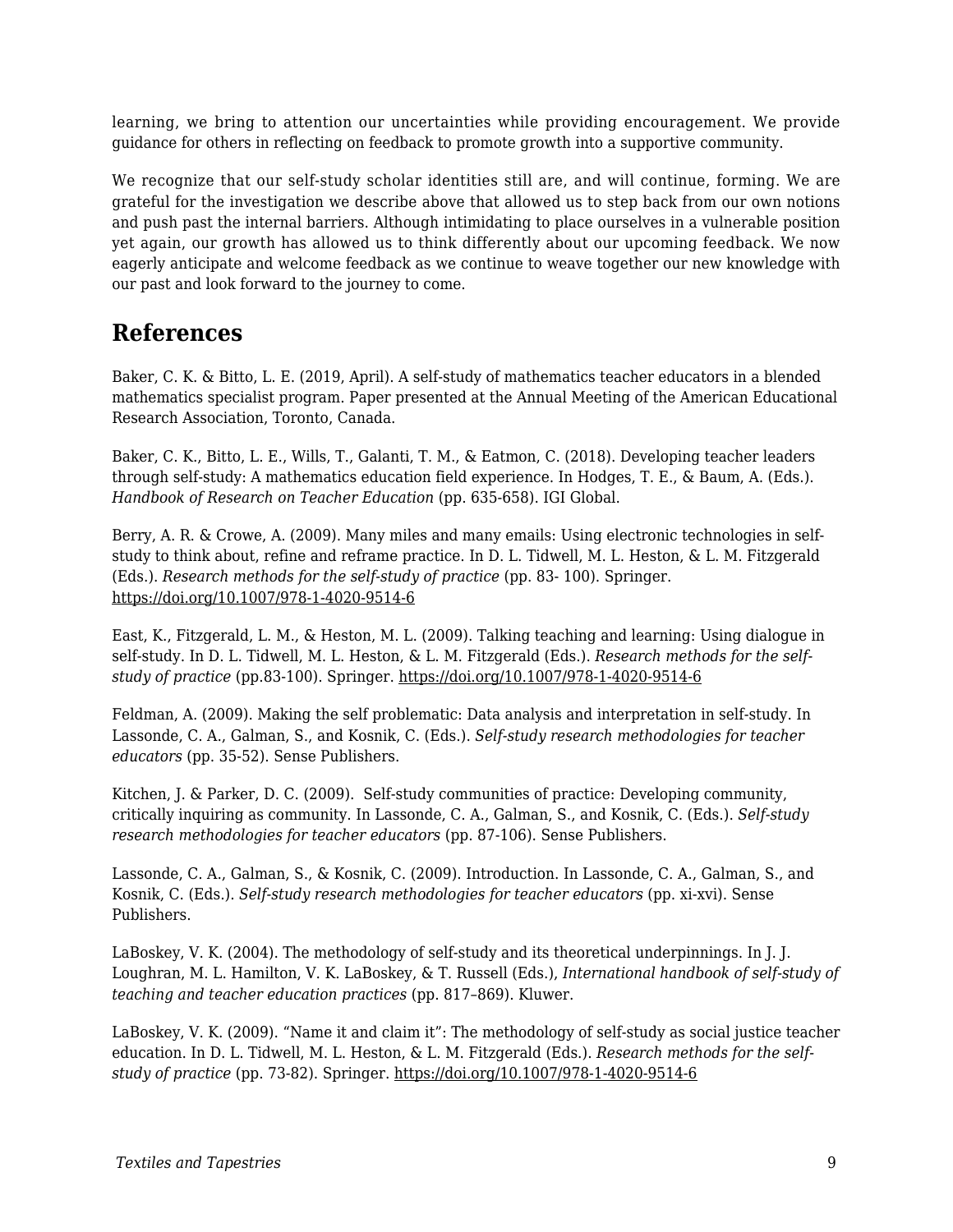McGatha, M. B. & Rigelman, N. R. (2017). Introduction. In M. McGatha and N. Riegelman (Eds.). *Elementary mathematics specialists* (pp. xiii-xv). Association of Mathematics Teacher Educators.

Miller, C., East, K., Fitzgerald, L. M., Heston, M. L., & Veenstra, T. (2002). Visions of self in the act of teaching: Using personal metaphors in collaborative selves study of teaching practices. *The Journal of Natural Inquiry and Reflective Practice,16*(3), 81-93.

National Council of Teachers of Mathematics. (2014). *Principles to actions: ensuring mathematical success for all*. NCTM.

Patrizio, K. M., Ballock, E., & McNary, S. W. (2011). Developing as teacher educator- researchers. *Studying Teacher Education*, *7*(3), 263–279. https://doi.org/10.1080/17425964.2011.617131

Rigelman, N. R. (2017). Evaluation of elementary mathematics specialist programs. In M.McGatha and N. Rigelman (Eds.). *Elementary mathematics specialists* (pp. 211-220). Association of Mathematics Teacher Educators.

Saldãna, J. (2016). *The coding manual for qualitative researchers*. Sage.

Samaras, A. P. & Freese, A. R. (2009). Looking back and looking forward: An historical overview of the self-study school. In Lassonde, C. A., Galman, S., and Kosnik, C. (Eds.). *Self-study research methodologies for teacher educators* (pp. 3-19).Sense Publishers.

Samaras, A. P. (2011). *Self-study teacher research. Improving your practice through collaborative inquiry.* Sage Publications, Inc.

Spangler, D. A. & Orvick, R. L. (2017). Models for mathematics specialist program development and delivery. In M. McGatha and N. Rigelman (Eds.). *Elementary mathematics specialists* (pp. 41-52). Association of Mathematics Teacher Educators.

Stake, R. E. (1995). *The art of case study research.* Sage.

Willis, J. W. (2007). *Foundations of qualitative research: Interpretive and critical approaches.* Sage.

Valcarenghi, D. (1994). *Kilim history and symbols*. Abbeville Press, Incorporated.